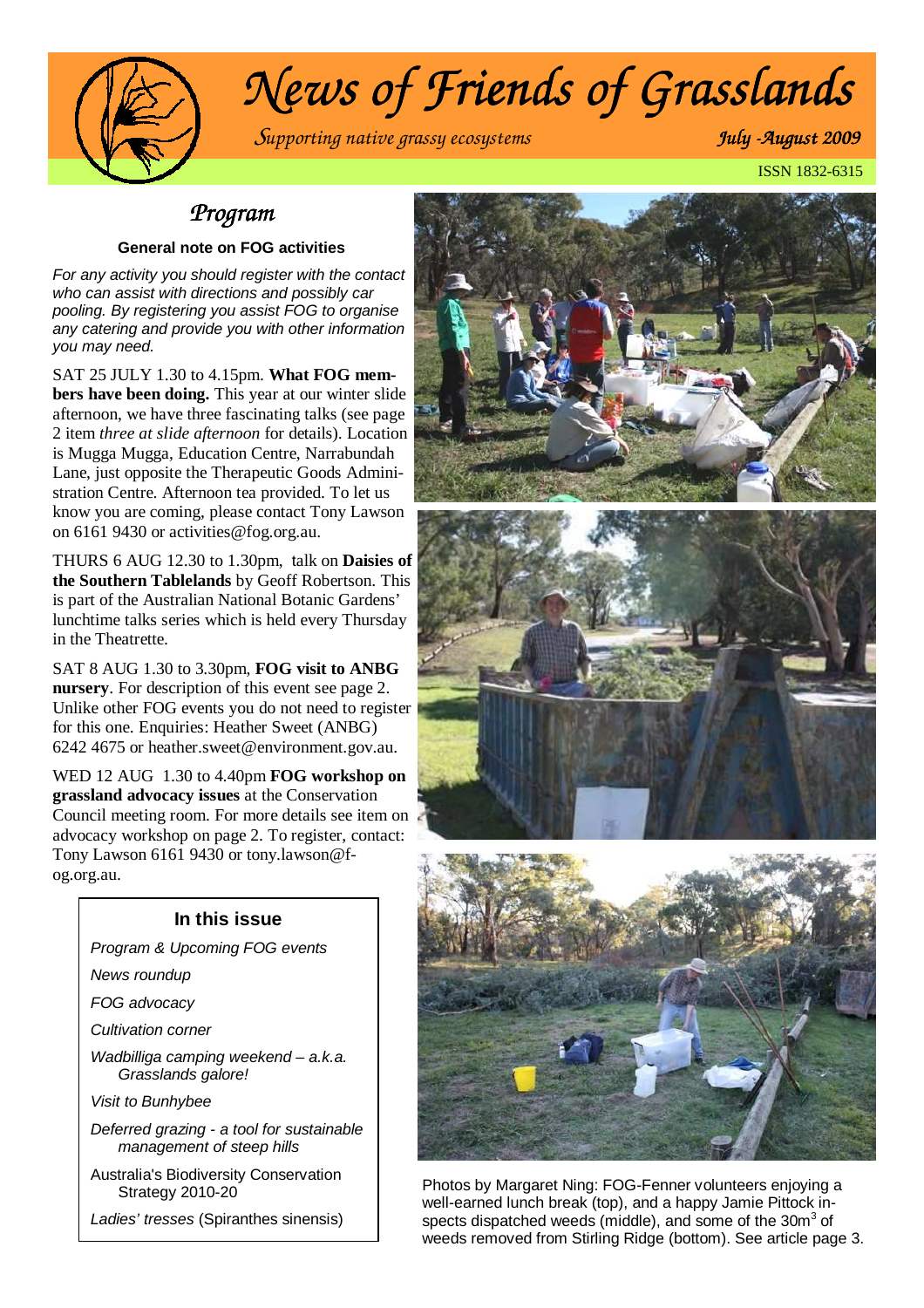#### **Three at slide afternoon**

At FOG's winter slide afternoon (25 July, see program on cover page), there will be three talks.

Greg Baines' topic is the *Recovery of our natural temperate grasslands.* From 2005-08 Greg was the project officer for the Natural Temperate Grasslands (NTG) of the Southern Tablelands and ACT recovery team. He drove a highly successful project which mapped NTG in the region, arranged extensive surveys of previously unidentified grassland remnants and organised conservation management over a number of high quality sites. In doing so, the NTG recovery team broke much new ground, and provided many new insights into the protection, understanding and management of NTG. Greg will describe the project.

From 2004 to 2007 the Grassy Box Woodland Conservation Management Network and the Department of Environment & Climate Change NSW carried out a project, titled *Biodiversity Conservation in the Sheep-Wheat Belt of NSW Project*. Andrew Zelnik will talk mainly about a significant part of the project that involved conducting biodiversity surveys on private and public lands in the western slopes and western parts of the tablelands principally targeting remnants of the box-gum woodlands endangered ecological community and associated threatened fauna and plant species. A number of FOG members' properties were included in the project. Andrew will describe how sites were obtained and surveyed, and some of the overall survey results, findings and outcomes which included a greatly expanded knowledge of box-gum woodland sites in NSW.

Rainer Rehwinkel*,* well known grassland ecologist, will talk on his recent travels in Borneo*.* The title of his talk will be *Borneo – from the ground layer upwards.*

# *Upcoming FOG events*

#### **FOG visit to ANBG nursery**

This event (Sat 8 August) is the third part of the trilogy on the Australian National Botanic Gardens' (ANBG) alpine project. Those involved in either part one or two will be aware of Joe McAuliffe's presentation on the project at our FOG slide afternoon on 26 July 2008 (see Sept-Oct 2008 Newsletter, page 2) and the FOG ANBG alpine weekend on 2-4 January (see March-April 2009 Newsletter, pages 1 and 8) led by Joe, Greg Flowers and Heather Sweet.

In this event, the team will show how they are storing and growing plant material so as to learn about the ecology of plants in alpine communities and how we might use this knowledge to help the plants adapt to climate change. They will also tell us what they are doing about a couple of other plants of interest to FOG, namely Ginninderra peppercress and *Zieria obcordata.* 

We will meet at the end of the end of Frith Road outside the ANBG gate. After the visit, we will adjourn to Hudson's Cafe. For enquiries, see program page 1.

#### **Biobanking (NSW)**

Landowners in NSW who are interested in protecting and conserving biodiversity values on their land may establish a biobank site and generate biodiversity credits. These can be generated by landowners who commit to enhance and protect biodiversity values on their land through a biobanking agreement. Credits may be sold to generate funds for the management of the site. The 'list of wanted credits' allows prospective buyers of biodiversity credits to inform current and future credit holders of the credits that they require. For more information check out: http:// www.environment.nsw.gov.au/ biobanking/participants.htm

#### **FOG advocacy workshop**

Following the recent release of the report on the ACT Lowland Native Grasslands Investigation and the Draft ACT Kangaroo Management Plan and the impending release of a discussion paper on the Nature Conservation Act, the FOG Advocacy Group plans to hold a workshop on 12 August (for details on time and venue see program page 1) to discuss how it might address four broad issues in its future advocacy work.

First, the workshop will examine threats to individual ACT grassland sites. This would be based on developing an inventory of grassland sites. Second, in relation to the proposed Nature Conservation Act, the workshop will address how we might progress our understanding, in a practical way, of the concepts of 'offsets' and 'connectivity'. The third issue addressed will be how we might progress our understanding of the management and restoration of grassland sites and the management of threat mitigation

Finally, we will examine advocacy issues arising from our on-ground conservation work at the Yarramundi Reach (grassland) and Stirling Ridge (grassy woodland) sites around Lake Burley Griffin.

### **PLEASE READ**

#### **Is this you?**

On 3 June someone made an electronic subscription and donation to FOG, but we didn't receive a renewal form so we don't know who you are. If you think it could be you, please contact Margaret Ning or Sandra Hand (details back page).

#### **Newsletter available electronically**

You can receive the newsletter electronically. The electronic version is in colour. To arrange, contact Margaret, details back page.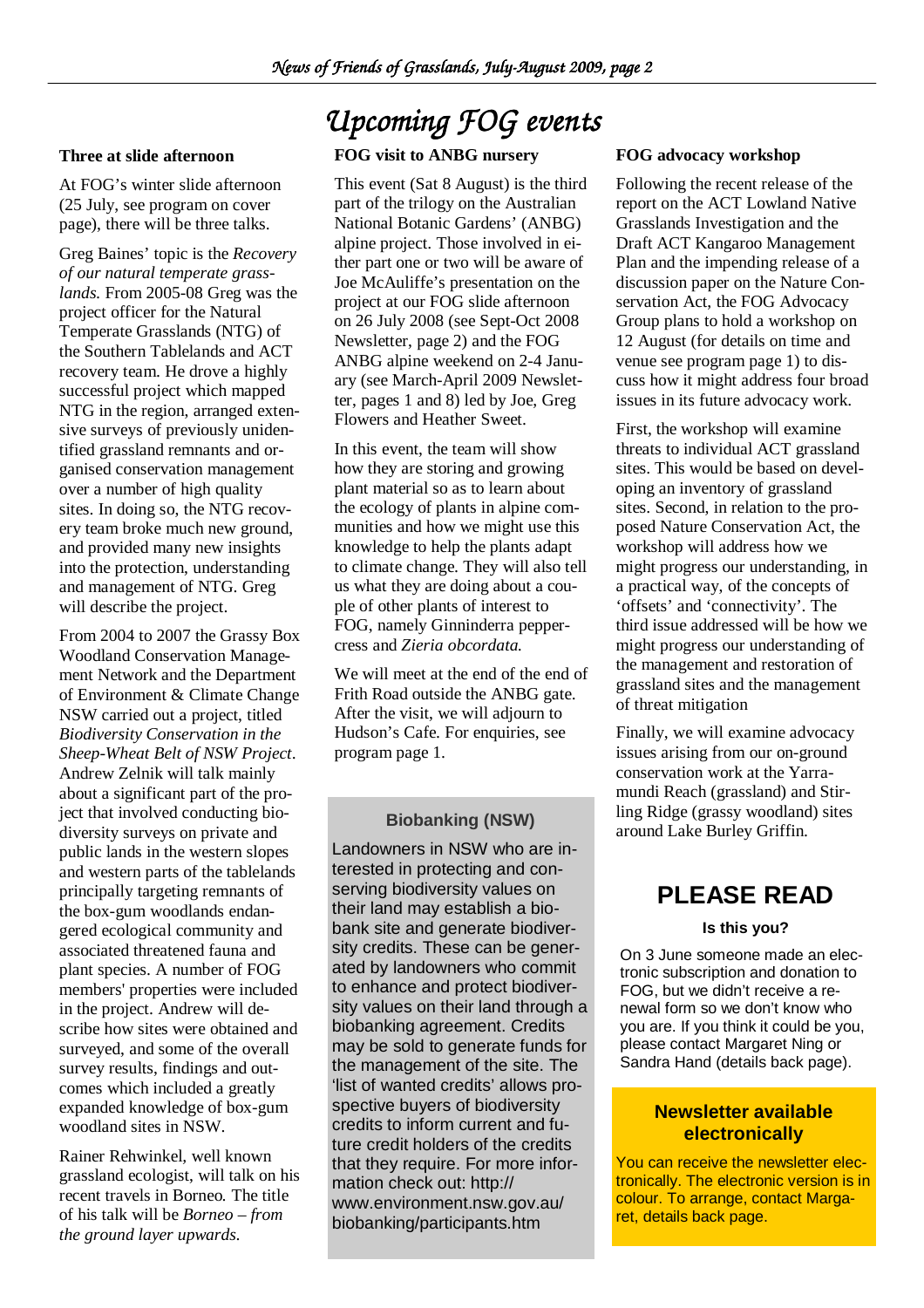# *News Roundup*

#### **Hall Cemetery working bee** *Andy Russell*

18 APRIL A small group of five (for four of the five see photo) attended this working bee to continue the work of controlling briar rose and hawthorn in the woodland surrounding the cemetery and grubbing out eucalypt lignotubers in the cemetery area. Some of us initially worked on the woodland area between the cemetery and Wallaroo Road cutting and daubing small plants of hawthorn and briar. This area had been covered on previous occasions when all the large plants were killed, however small plants may have been missed in the past or may since have germinated. We checked the area where the St Francis Xavier students were involved with the cutting and daubing of briar and there was not a single piece of regrowth. On the north-west side of the woodland there are a number of larger hawthorn which the cemetery organisation has been asked to remove as these are beyond our capability to handle. Thank you to all who attended.

#### **30m<sup>3</sup> of weeds removed**

#### *For photos of the working bee, see cover page.*

2 MAY On a stunning autumn day on 21 FOG and ANU Fenner School volunteers met near the Canberra Yacht Club to begin the long process of weeding Stirling Park's grassy box woodlands in Yarralumla. Supported by the National Capital Authority, the working bee dispatched around 30  $m<sup>3</sup>$ of weeds from around two populations of the endangered button wrinklewort and along Haines Creek.

Adam Muyt led a team that undertook fine scale weeding of an important habitat patch on Attunga Point that dispatched most of the visible invaders. Along Haines Creek, Margaret Ning oversaw



work to eliminate broom regrowth (following inadequate previous 'control' work), outlying patches of blue periwinkle, blackberry, and a mass of woody weeds. On the adjacent hillside others successfully returned thickets dominated by Cootamundra wattle, cotoneaster and other woody weeds to its natural woodland structure. Sarah Sharp undertook the establishment of monitoring points to measure the impact of our work.

The scale of the weed infestations in Stirling Park is daunting, but we are hopeful that the National Capital Authority's renewed commitment to undertaking key conservation activities in coming years, and to implement a draft management plan prepared by Sarah Sharp, will make a critical difference. The FOG-Fenner group's work showed that volunteers can make a great difference in restoring critical patches of habitat.

Further events are now scheduled for later in 2009. Working bees are planned for 19 September (Yarramundi Reach) and 17 October and 5 December (Stirling Ridge) and a public walk to introduce the woodlands is planned for 21 November. For more information, contact Jamie Pittock - 0407 265 131.

#### **West Macgregor, ACT**  *Rosemary Blemings*

14 MAY This morning I strolled along the Bicentenary horse-trail as far west as the original infrastructure fence corner. At the corner there was a flock of ten diamond firetails and several flame robins. There was a cold north west wind (the car temperature read 11 degrees) and little sunshine.

Another wedge of 'cliff' had fallen onto the creek edge where the fairy martins' were area recently. A white faced heron was present as were one little pied cormorant, a solitary sacred ibis, red-rumped parrots, a flock of yellow-rumped thornbills.

In view of the fact that ACTPLA is seeking permission to increase the number of planned dwellings in the second stage of West Macgregor, perhaps it would be useful to gather a list of sightings for this area as it is clearly necessary to ensure there is a maximum "buffer" between development and the riverine zone. Some development concessions have been made for the golden sun moth habitat but many of the original concerns raised about the development by Ginninderra Catchment Group are not reflected in what is already being built.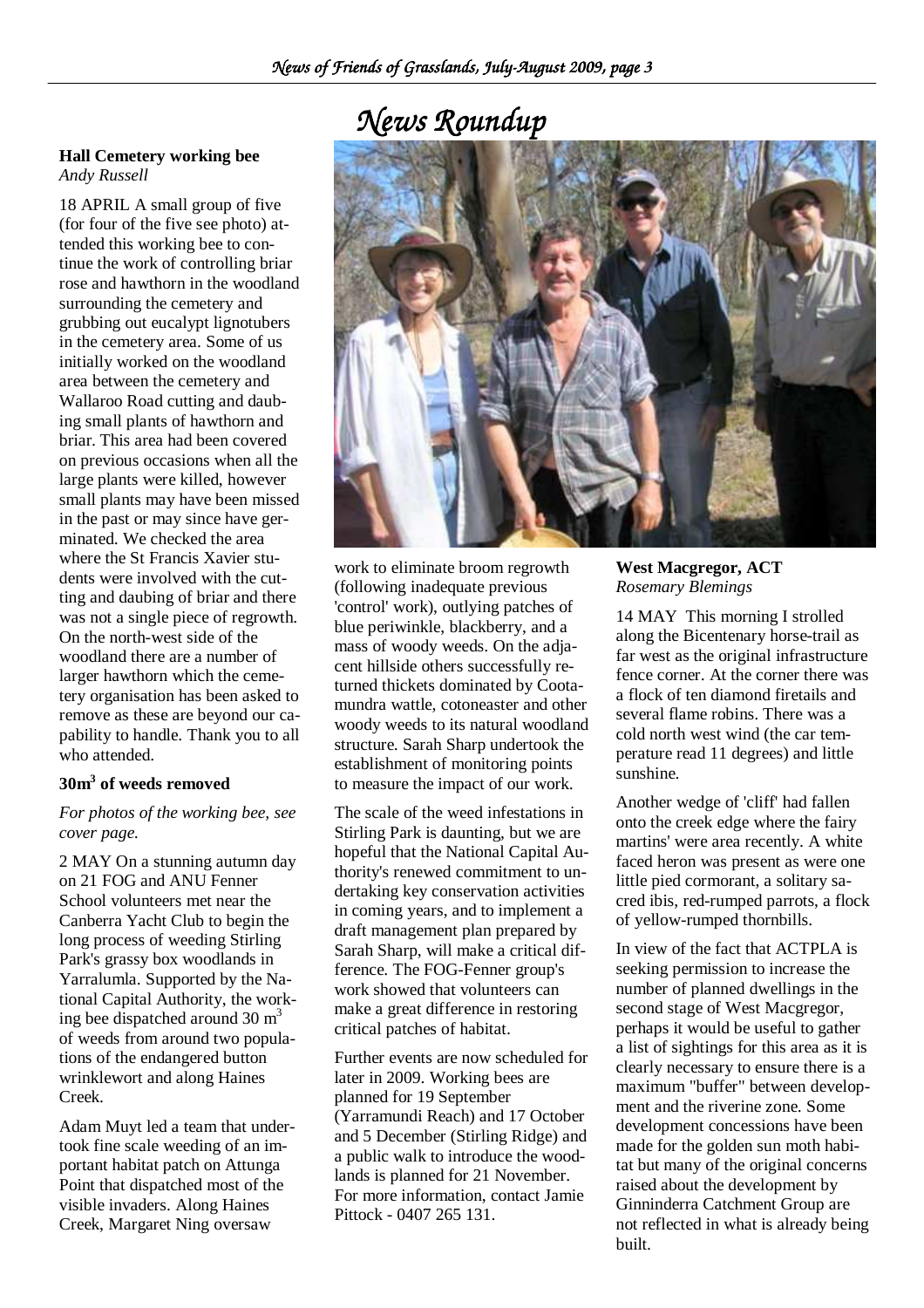#### **A FOG query**

*Ed-FOG gets many queries and inquirers usually receive full responses. I would like to print these but space is limited. However, David Eddy's response on whether clustered and common everlasting daisies* (Chrysocephalum semipapposum and C. apiculatum) *were sensitive to grazing is a gem and should be printed.* 

It seems to me that both species of chrysocephalum are grazed variously by sheep, cattle, goats (and other ferals) and native macropods. Common everlasting daisy is a very common and widespread native forb, which suggests that it is reasonably tolerant of grazing. It is one of the forbs that remains even after many other species have been removed. Being a daisy it probably manages to prosper from its high seed production, wind dispersed seed and strong colonising ability. However like all plants, with enough grazing pressure it will eventually disappear from native grassland or woodland, as it is pushed toward 'native pasture'.

Clustered everlasting seems less widely distributed, though still common, appearing to grow more into lightly timbered grassland and woodlands. I've seen a number of examples of snow gum or manna gum woodland, having probably been quite modified by past grazing, being very strongly colonised by clustered everlasting within a few years of the removal of grazing. This certainly suggests that it is grazed, and that with the removal of grazing it can bounce back more quickly than many other species.

It is always difficult to make sensible generalisations about whether any species is 'sensitive' to grazing or other disturbance, as it really depends on the type of disturbance, how it is applied and how heavily. All plant species can recover from some disturbance. They vary in how they respond to what type of disturbance, with what intensity and frequency.

#### **Tiny greenhood**

*Roger Farrow* 

Remember that tiny greenhood found by Margaret on our return along the north coastal track (Wadbilliga trip) (see photo by Margaret). Tony Wood has kindly identified it and says "I would hazard a guess and say the orchid is *Pterostylis pedoglossa* (now known as *Crangonorchis pedoglossa*), the socalled prawn greenhood. It flowers April to July and grows in heath and heathy woodland near the coast in Victoria. Most of the other greenhoods flowering at this time do not have a basal rosette on the flowering plants."

According to *Orchids of NSW & Vic* by Tony Bishop it is not common, so quite a find Margaret!



#### **Timing of fire is everything**

5 MARCH NPWS released the results of a prescribed burn near Hegartys Bay in Ben Boyd National Park last May. NPWS states that the burn has increased the habitat and numbers of small marsupials.

NPWS ecologist, Dr Andrew Claridge, said today that the pilot research program has provided some valuable information about the relationship between fire and fauna in a coastal environment. "The population we have in Ben Boyd National Park of southern brown bandicoots, long-nosed bandicoots and longnosed potoroos is unique. Nowhere south of Sydney do we have such a robust mix of these medium-weight

ground dwelling marsupials in the one place except maybe Nadgee Nature Reserve further south.

"There are good reasons why though – they a good distance from urban areas and the consequent threats of domestic dogs, cats and people but also a lengthy and sustained fox baiting program over 12 years has also helped significantly limit predation. However, there were changes taking place in the vegetation that was not helpful and we think this was due to the absence of fire from this area for a long time."

"Our monitoring showed that the understorey of banksias, wattles and hakeas had begun to decline. They were starting to reach the end of their cycle and so the understorey was changing to one that wasn't as advantageous or beneficial as habitat for these marsupials."

"After considering the results of our research we carried out a patchy prescribed burn last winter and the early results are promising. The post fire monitoring using infra-red remote cameras and truffle oil attractant has shown not only that bandicoots and potoroos persist but that the activity of some species is increasing," Dr Claridge said.

NPWS stated that "It is a challenge and there is still so much we need to learn in order to know when is the right time to introduce fire. We will continue to monitoring native animal populations over time to better understand the long term benefit of this approach."

#### **Garden escapees**

The recognition of garden plant escapees as an environment threat has progressed with the proposed EPBC listing of *Loss & degradation of native plant and animal habitats by invasion of escape garden plants, including cultivated pond and aquatic plants.* An excellent submission by the Conservation Council ACT Region highlighted the ACT experience with many individual weed species. While it is too long to quote here, anyone interested in weeds should check out the Cons Council website.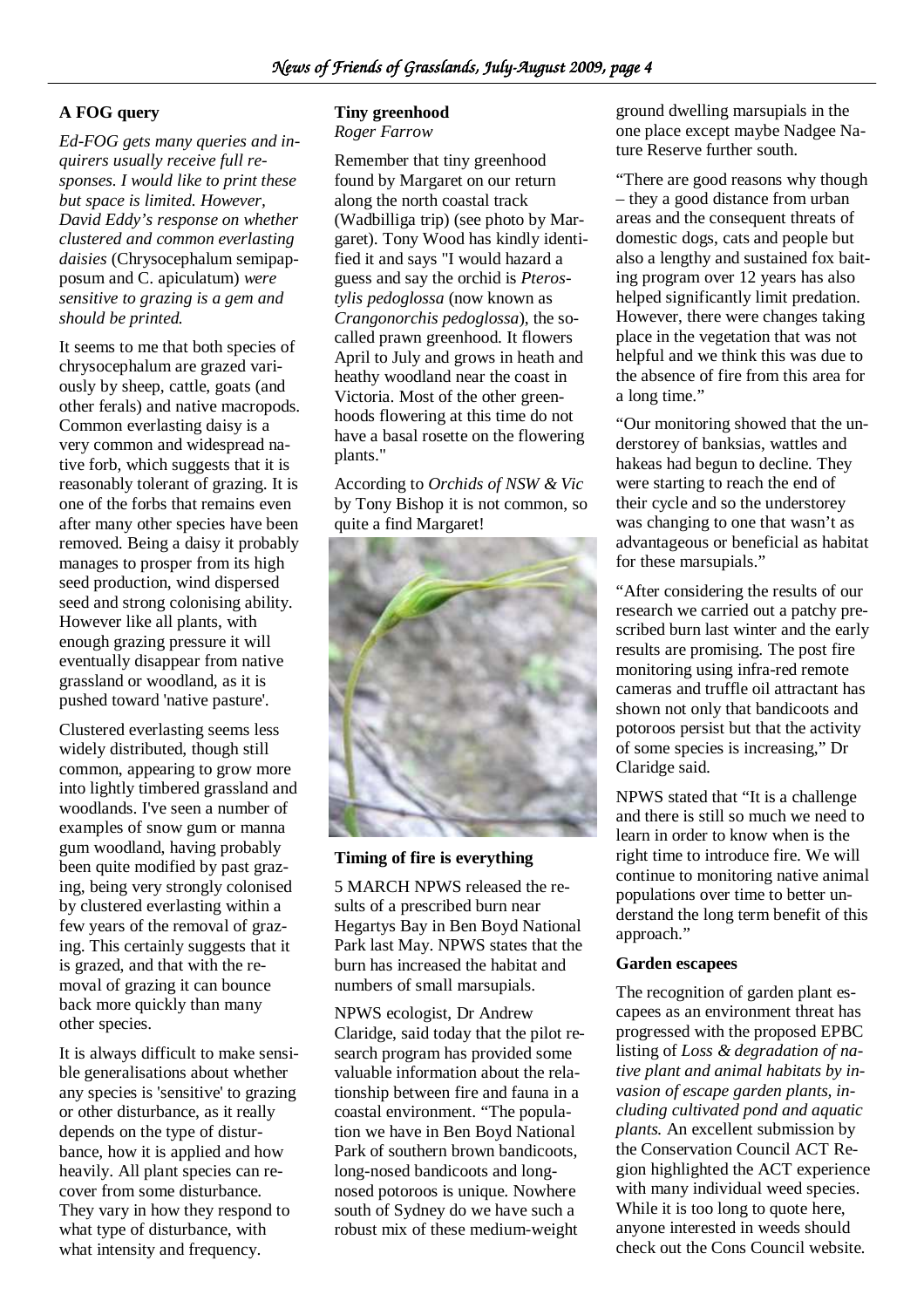#### **Lawson grassland**

30 APRIL Chief Minister Jon Stanhope has repeated again today that the ACT Government is committed to preserving the high value grasslands identified at the Belconnen Naval Transmission Station, should it come under ACT control."Irrespective of the future ownership of the former naval base at Lawson, it is imperative that the valuable grasslands at Lawson are included in the ACT nature reserve network and protected in perpetuity," Mr Stanhope said."However," the Chief Minister said, "I would be hopeful that these important grasslands would be transferred by the Commonwealth at nil cost for inclusion in Canberra's nature reserve system and preserved for all time."

The land was included in the Report on ACT Lowland Native Grassland Investigation undertaken by the Commissioner for Sustainability and the Environment and presented to the Government in March 2009.The report found that the site was of 'high botanical significance' and home to the Ginninderra peppercress and the golden sun moth."This land is of significant value and contains the region's largest population of the endangered golden sun moth and the ACT Government is committed to conserving grasslands, remnants of an ecosystem that once covered about fifty percent of this region," Mr Stanhope said.

Mr Stanhope also confirmed that the Government continues to be interested in purchasing surplus Commonwealth land in the ACT. "I regularly make representations to the Federal Government and continue to communicate with the Rudd Government to determine what land is surplus to Commonwealth requirements, particularly in light of our efforts to release additional land for affordable housing.

#### **Wasps and woodswallows**  *Julian Robinson*

To conflate two topical Canberra issues – European wasps may be one reason why some dusky woodswallows have opted to remain in Canberra so far this winter. The photo was taken in April at Callum Brae where the numbers of both duskies and swallows has increased to about 30 of each (from about eight each



last time I was there). It shows that at least one woodswallow was feeding on the plague of European wasps that are about at the moment. I was interested to notice that despite there also being a lesser plague of pasture day moths (also a pest apparently, but not exotic), they did not seem to be the food of choice for the birds. Many moths flew around and were ignored, while this wasp, seemingly a more difficult target to deal with, was taken. Good bird Beryl!

#### **Kangaroo cull to resume**

22 JUNE The ACT Administrative Appeals Tribunal has ruled the culling of kangaroos on Defence Department (DD) land in Canberra can resume. The ACT Government granted a licence to the DD in April to cull 7,000 kangaroos at the Majura site. Around 4,000 were killed in May before a temporary stay was granted. Animal Liberation challenged the granting of the licence, arguing there was sufficient inaccuracy in the assessment of kangaroo numbers on the land. The tribunal stated there is compelling evidence that the kangaroos have caused substantial damage to declared ecological communities and threatened species.

#### **Progress at STEP site, Block 100**  *STEP reporter*

SAT 16 MAY The morning was frosty and very windy, but luckily the sun came out about noon and the day became a golden autumn beauty. The Conservation Volunteers Australia bus arrived at the Southern Tablelands Ecosystems Park (STEP) site at the Canberra International Arboretum and Gardens with six volunteers and Taz at the wheel. The six volunteers were from Taiwan, Israel, Korea, Canada and Australia. They were a terrific bunch – hard working, engaging and very interested in hands on experience of local conservation. We planted 64 *Euclayptus nortonii* and about 1500 juncus and grasses, the latter along the creek lines running from east to west, highest to lowest points across the site. Lainie Shorthouse made a couple of delicious cakes for our morning tea. At lunchtime we wolfed down the gourmet sandwiches made by Charmian Lawson, and then snacked on crisp Roman Beauties and organic apples. We are now taking bookings for the next planting day in spring 2009. Email limestone@grapevine.com.au if you would like to join us.

#### **Local seed not best for reveg**

According to *Ecos* 147, Feb-Mar 2009 www.ecosmagazine.com, successful revegetation of native flora lies in sourcing genetically diverse seed, not necessarily relying on seed sourced from local remnant vegetation, according to a recent study. CSIRO scientist Linda Broadhurst states 'this research shows that where vegetation loss is high and across large areas, "local" seed sources are often small and isolated and can be severely inbred resulting in poor seed crops. This can lead to germination failure and poor seedling growth.'

The research findings are reported in a paper by Linda Broadhurst and others from the ARC-NZ Research Network for Vegetation Function, which was recently published in the journal *Evolutionary Applications*.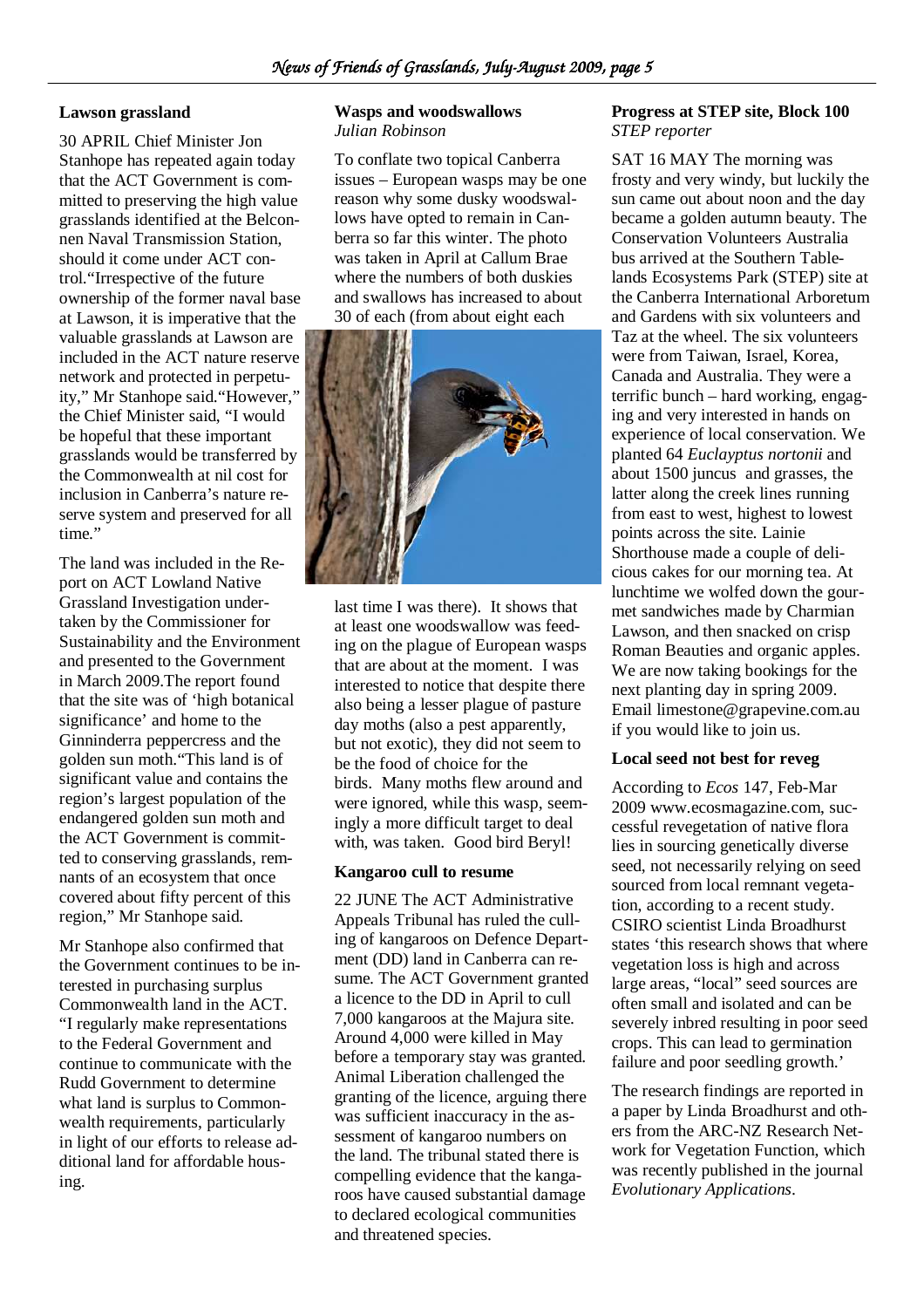#### **Grasses of NSW**

*Wal Whalley* 

FOG members may have noticed that the 4th Edition of *Grasses of NSW* has now been advertised in the CSIRO Landlinks leaflet (admittedly a tiny ad, but it is there on page 8). If you want to buy a copy, that is probably the easiest way to get it. The Botany Dept (Uni of New England) is no longer allowed to retail copies so they are wholesaled to the UNE United Campus Bookshops and CSIRO Publishing as part of their 'Landlinks' programme. The contact details of the UNE Bookshop are below. It is a bit cheaper through the bookshop.

To purchase Grasses of NSW,  $4<sup>th</sup>$  ed contact.

United Campus Bookshops Madgwick Building University of New England ARMIDALE NSW 2351 www.ucb.net.au Ph 02 6773 2289, 02 6772 3486 Fa 02 6772 3469

#### **FOG website**

The FOG website (www.fog.org.au) is now well established and attracting over 2,000 visits per month. If there is anything you'd like to contribute to the site, let us know: webmanager@fog.org.au.

# *LATE NEWS*

FOG has a new secretary, Al Gabb, a recently joined FOG member. Al replaces Bernadette.

Bernadette O'Leary joined the committee in 2006 and officially took over as secretary in February 2007 at the AGM. She set new standards for FOG in many areas, especially in advocacy. She remains on the committee.

Welcome Al and a big thanks Bernadette.

# *FOG advocacy Apr'09*

*Naarilla Hirsch* 

FOG made a submission on the EPBC referred **Development of a new electricity substation and access road at Williamsdale**. Three sites were included in the preliminary flora and fauna assessment, with two (including the developer's preferred site) being high quality remnants of yellow box/Blakely's red gum lowland woodland, and the other more highly modified native pasture. On environmental grounds, FOG argued that the site selected for the new substation should be the latter, more highly modified site, rather than the developer's preferred site, particularly as the reasons for preferring this site were not clear. FOG supported the mitigation measures in the proposal, but also made a number of other suggestions, including spelling out in contracts the proposed mitigation and techniques to be used, and the use of a significant financial disincentive should agreed mitigation measures in the contracts be breached. FOG also expressed concern about the use of offsets when there are alternative sites for the proposed development. While offsets, if effective, may be necessary in situations where there is no alternative, it should be recognised that "reinstating" vegetation cannot replace the complexity of the ecosystem that is lost. If biodiversity conservation legislation to protect threatened species/ecological communities is to be effective, some areas must be "no go".

FOG made a submission on the EPBC referred **Proposal for site servicing and land release for Bonner stage 4, Gungahlin**. The development proposal will result in the loss of an area of white box - yellow box - Blakely's red gum woodland with secondary grassland containing a critically endangered species, the golden sun moth (GSM) (*Synemon plana*) and other uncommon and vulnerable species. FOG considered three of the four proposed options to be unacceptable because of the large

area (65-70 percent) of box-gum woodland that would be lost. The fourth option was more acceptable as only 32 percent of box-gum woodland would be lost. However, FOG's view was that the best approach at this stage is to follow the suggestion at the conclusion of the GSM report attached to the proposal, i.e., to review the urban boundary and the subdivision layout to determine whether an alternative design for this part of Bonner could be achieved which provided more effective conservation of the GSM while still providing an acceptable development solution. Ongoing management of the grassland areas is an issue, particularly as GSM habitat needs to be maintained, rather than allowing eucalypt regeneration to exclude the GSM over time. Other management issues include anticipated future human impacts such as foot traffic and dumping, and siting of bushfire and other management tracks and structures. FOG's view is that discussion of long term management of this area should be considered at this stage rather than being left to be picked up in the future.

In April there was a request for comments on the **nomination for listing the ecological community, inland grey box woodland as a threatened ecological community** under the EPBC Act 1999. The inland grey box woodland exists in similar areas to other woodland communities with different box species dominant, and often adjoins to or intergrades with the EPBC listed white box-yellow box-Blakely's red gum grassy woodland and derived native grassland. Vulnerable and endangered species such as the regent honeyeater, hooded robin, brown treecreeper and superb parrot may be found in the community. Its conservation status is poor because it occurs on productive soils. While FOG is not particularly familiar with this type of woodland community, it did respond in support of the nomination.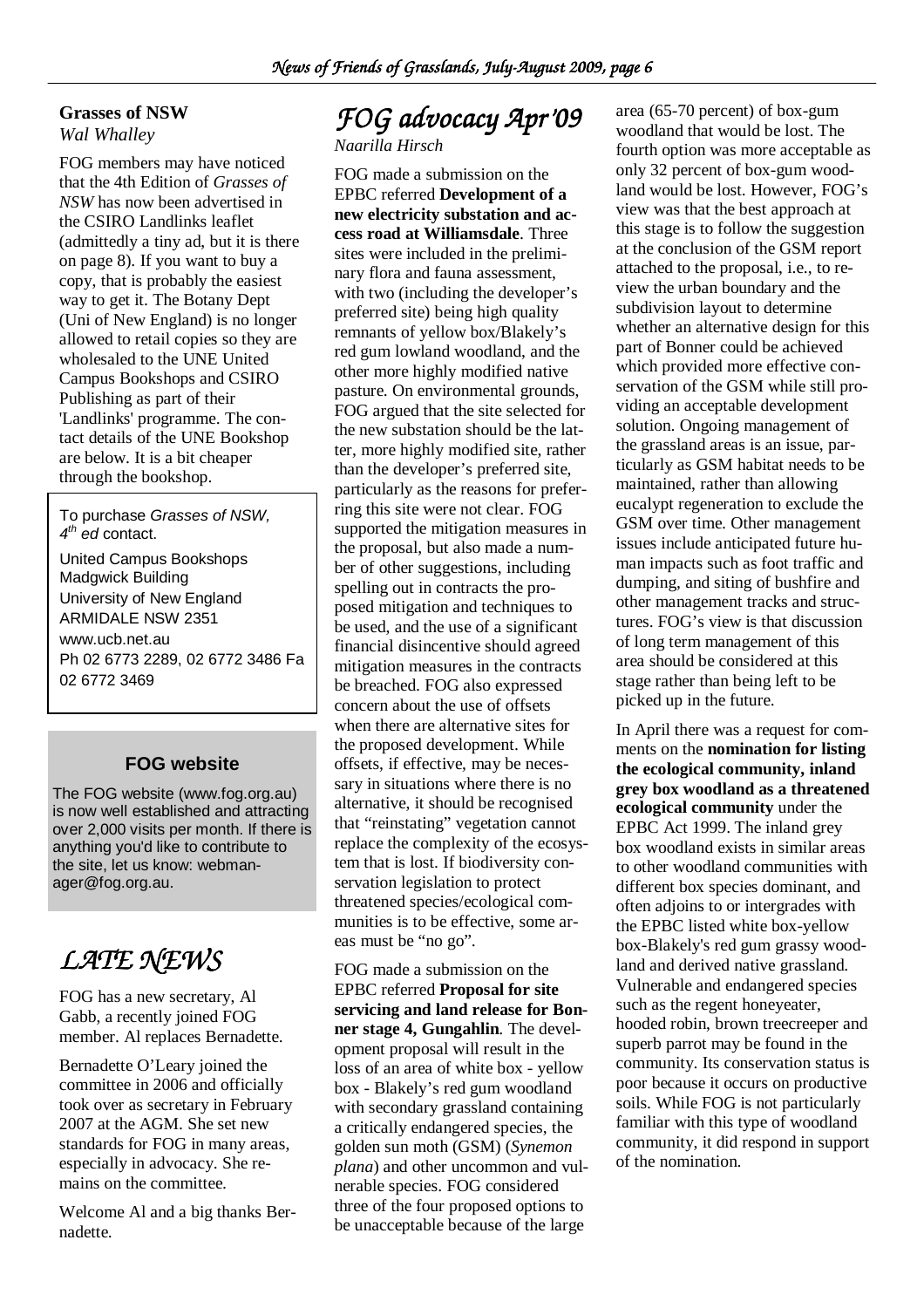### *Cultivation Corner:*

#### **Forbs that grow in my lawn** *Rosemary Blemings*

*Janet is travelling in the great Australian outback checking out our grassy ecosystems there.* 

#### It's amazing what 9ml of rain can

do. In a yard where grassy open space teaches grandchildren what a rural oval might be like, Austral bears -ear, *(Cymbonotus lawsonianus),* dies down to 'nothing' once summer's heat is established. Less than a week after rain, green growth from buds amongst the 'dead' rosette is visible. Attractive, yellow daisy -like flowers will

follow in 3-4 weeks when soil moisture combines with soil warmth.

Curiosity encouraged 'cultivation' of this common grassland plant which thrives in bare patches of soil. We'd obviously walked the seeds in and I decided to leave them. The first generation of plants left clusters of seedlings which I transplanted into edge areas of the vegetable garden. Most survived this treatment and were later transplanted a second time into bare areas amongst the grass. I made a rough hole just large enough for each cymbonotus' roots, tankwatered the plants in and loosely mulched them with dried lawn mowings. Most survived in full sun, flowering in a cryptic way, and then continued their life cycle from lushness to desiccation, leafloss, apparent-death and then resurrection. Two plants in the lee of small rocks have remained more lush throughout this two-year experiment. Like vittadinia, cymbonotus seem to thrive in harsh, open situations. Since they remain low-growing they are easily mownover without ill-effect.

Creeping knotweed, *Persicaria prostrata,* has grown in a partly shaded area of our backyard grass for decades. It could be tolerated, if not cul*cephalus*. The stems have cottony hairs contrasting with the shiny green, lanceolate leaves and the clustered beigey-brown inflorescences at the tops of the stems. Many *gnaphalium* species have similarities, though few are native. The cudweeds usually grow tall enough to feel the

mower's blades and would be allowed to remain only as an eccentricity or because they, like *Senecio quadridentatus*  in the wild, are useful, questionablyattractive, native colonisers.

Undisputedly attractive and inspiring are the spreading clusters of *wahlenbergia* that have been walked into the yard as minute black seeds. The few millilitres of rain also stimulated the almost-vanished bluebells' growth of new

Bear's ears. Southern Tablelands' challenge to the African violet.

tivated, as a greening-effect for neglected 'lawns' but I doubt it would withstand the trampling of regular soccer sessions. Given that the species is widespread on the longneglected Traeger Oval in Flynn it probably has an extremely successful system for harvesting raindrops or finding hidden underground water sources. This native knotweed is one of many *Polygonaceae* characterised by small knotty-clusters of flowers and seeds. The oval is a prime feeding area for galahs and crested pigeons which feed on the tiny seeds of persicaria and other members of its cosmopolitan genus.

There's something appealing about the cudweed-form, but this is probably a sign that I have become more interested in texture and rustic colours as I've aged! The euchiton species are natives - *Euchiton collinus* was previously named *E. gymno-* leaves. At home they also seem to thrive in areas of bare soil and they are tenacious on median and nature strips in spite of the authorities' mowing regimes.

I should do more research to see what important ecosystem-function some of these more unobtrusive plants perform. Which species pollinate them? What physiological advantages do they have to allow them to thrive in such harsh locations? Or do some of them produce inhibitors which keep the soil around them bare and inhospitable to reduce competition?

#### **Woods' Flowers index**

FOG has a copy of the **combined** plant index of the fabulous Betty and Don Wood books, Flowers of the South Coast and Ranges of NSW (three volumes) and Flowers of the ACT and Region. If you would like an electronic copy (Excel spread sheet), please contact Margaret.ning@fog.org.au.

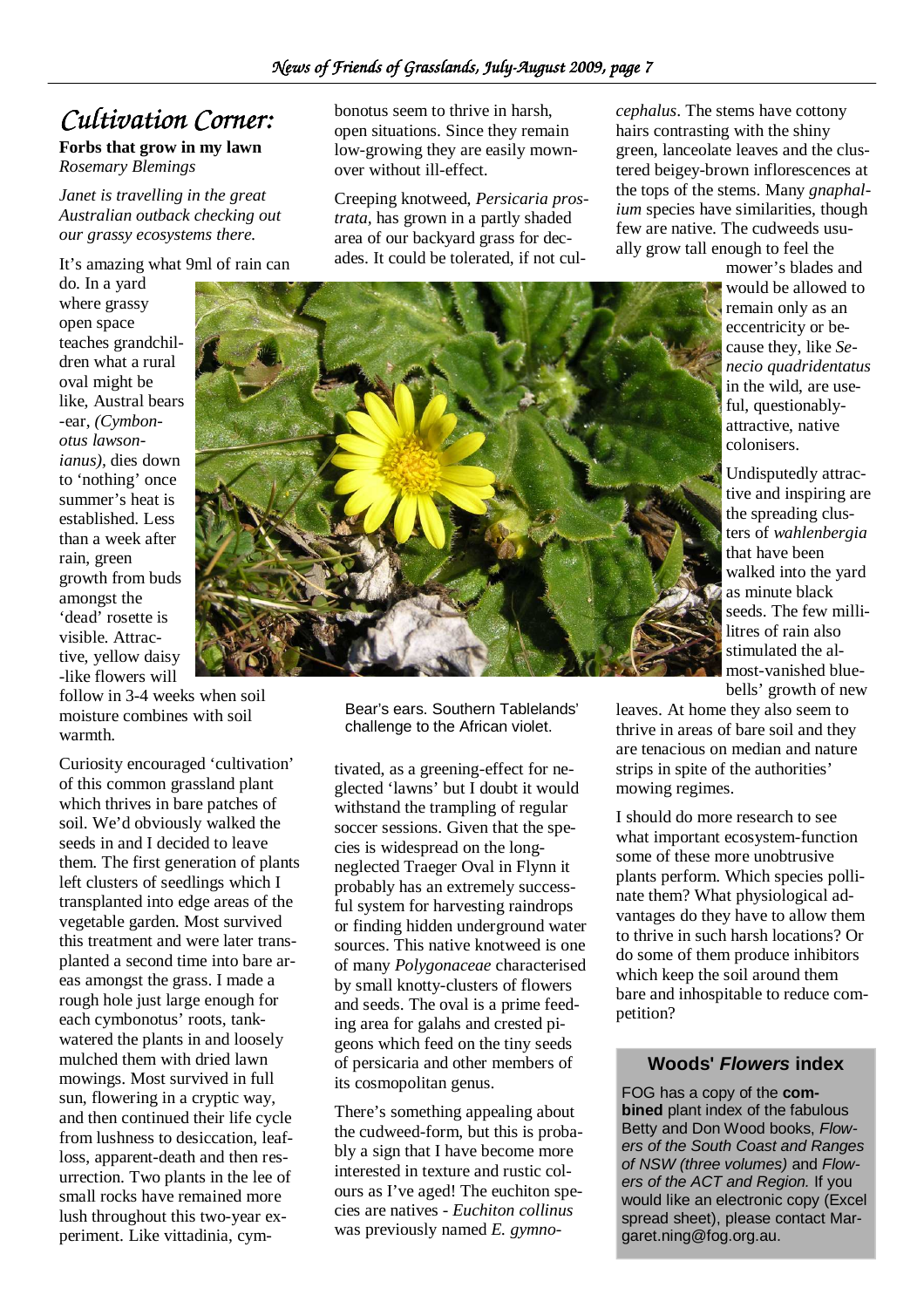# *Wadbilliga camping weekend – a.k.a. Grasslands galore!*

*Margaret Ning* 

I have to admit that I was a little disappointed when the dust finally settled and the date for the Wadbilliga weekend was 21-23 March. From memory, and consultation, I knew that the Gentian Grassland in Wadbilliga National Park (WNP) had been photographed in all its splendour towards the end of April in previous years. Nevertheless, I knew it would still be a wonderful weekend, with around a dozen FOG and ANPS members, led by Roger Farrow.

Our camping site was on Tuross Waters, now owned by FOG members Michael and Karen Connaughton. ANPS members had visited the property many years earlier when it was owned by Clarry and Frances Smith, FOG members at the time. We arrived Friday evening with ample time to pitch our tents in daylight, with a choice of open grassy areas or more shady spots. Tents pitched, it was time to gather for evening drinks and nibbles.

Our weekend schedule was leisurely as we didn't have far to go each day. On the Saturday morning we wandered slowly across to the adjacent property of Karleila also owned by FOG members, Adam Muyt and Kate Godman. Karleila contains the stunning Triggerplant Grassland that FOG has been visiting for many years. At this time of the year, there wasn't much flowering but with two banksia species *(B. marginata and B. caneii)* for Phil to help us to distinguish between, a goodly collection of pea family shrubs and a neverending variety of forbs and grasses, some more familiar than others. Unfortunately we had barely crossed the road that divides the grassland from the forest, before we had to return to camp for a quick lunch prior to the afternoon drive to the Wadbilliga Trig. We had added a few species to Adam and Kate's list and saw the grassland in beaut condition, with solid groundcover continuing to prevent any unwanted intrusions.

Adam joined us after lunch, and we drove the short distance to WNP, and turned east onto the Razorback Fire Trail for the ascent to the trig. When we weren't passing grassy swamps, we were driving in wet sclerophyll forest on the coast side of the escarpment. At one stage we travelled up a saddle that was the watershed between the Brogo and Wadbilliga Rivers. We had afternoon tea at the trig, and then most of the party walked the relatively brief path, a kilometre or so, to the actual trig where there was an endemic eucalyptus nearby. That was the end of the first full day so we made our way back to our camp.

Sunday morning saw us heading for the national park again, but this time we turned on to the Kydra Fire Trail and headed south, travelling along the electrified dog fence for a few kilometres until we reached a hanging bog familiar to many of us from an earlier trip. Containing *Gleichenia* sp., flowering *Geranium neglectum,*  a leptospermum, sedges and rushes, and a small range of forbs associated with sphagnum bogs, the bog was in good condition, though very dry, as it was well fenced off from adjoining privately grazed paddocks. After a brief look, we were back into the cars and onward to the Gentian Grassland (GG).

We arrived, and the "I told you sos" began! A profusion of white flowers welcomed us, and I was very happy to be wrong with my fears that the gentians would not yet be flowering. The GG is a very open drainage line, approximately 50m by 150m. It was essentially at peak flowering, but it was also obvious from the many gentian buds we could see that there would be gentians flowering there for nearly another month. We also caught *Xerochrysum palustre* flowering (listed as nationally threatened, but not in NSW), which would not have been the case at the end of April. It was very pleasing to see minimal pig damage, and no moo poo like on the last visit. The only disturbance was a very large wombat hole dug at one of the lowest points.

Back to the vehicles, and lyrebirds and swamp wallabies scampered out of our way as we drove further along the dog fence. Our lunch site was at Mowitts Swamp, another of the open grassy areas we saw that day.

Lunch over, we drove north back along the fire trail for an assault on Mt Kydra, 1237m above sea level. It was to be almost a one kilometre walk from the fire trail to the peak of the mountain, initially through extensive *Casuarina nana* and finally up huge boulders. However, within 300 metres of the summit, after serious *Casuarina nana* bush-bashing in declining light, being lashed by sleet, and with lightning flashing uncomfortably close to us, the decision was made to retreat back to the cars, and ultimately to our camp. Unfortunately we arrived back at the camp too late to prevent rain drenching one of the tents which didn't have its fly on it. And then it was time for the comfortable evening routine!

On Monday morning the remaining small group took a leisurely walk along the nearby Tuross River which is currently a succession of drying ponds, leaving water milfoil and water ribbons more and more exposed. Back to camp, with our tents finally dry, we completed our packing up and moved off, stopping for a coffee in Cooma, before completing the trip home. Personally I had found it very relaxing to camp in such a secure environment. Thanks Michael and Karen for opening your property to us.

The weekend's 'lucky escape' prize goes to Mike, who, when sheltering in the *Casuarina nana* from the sleet

Continued on page 12.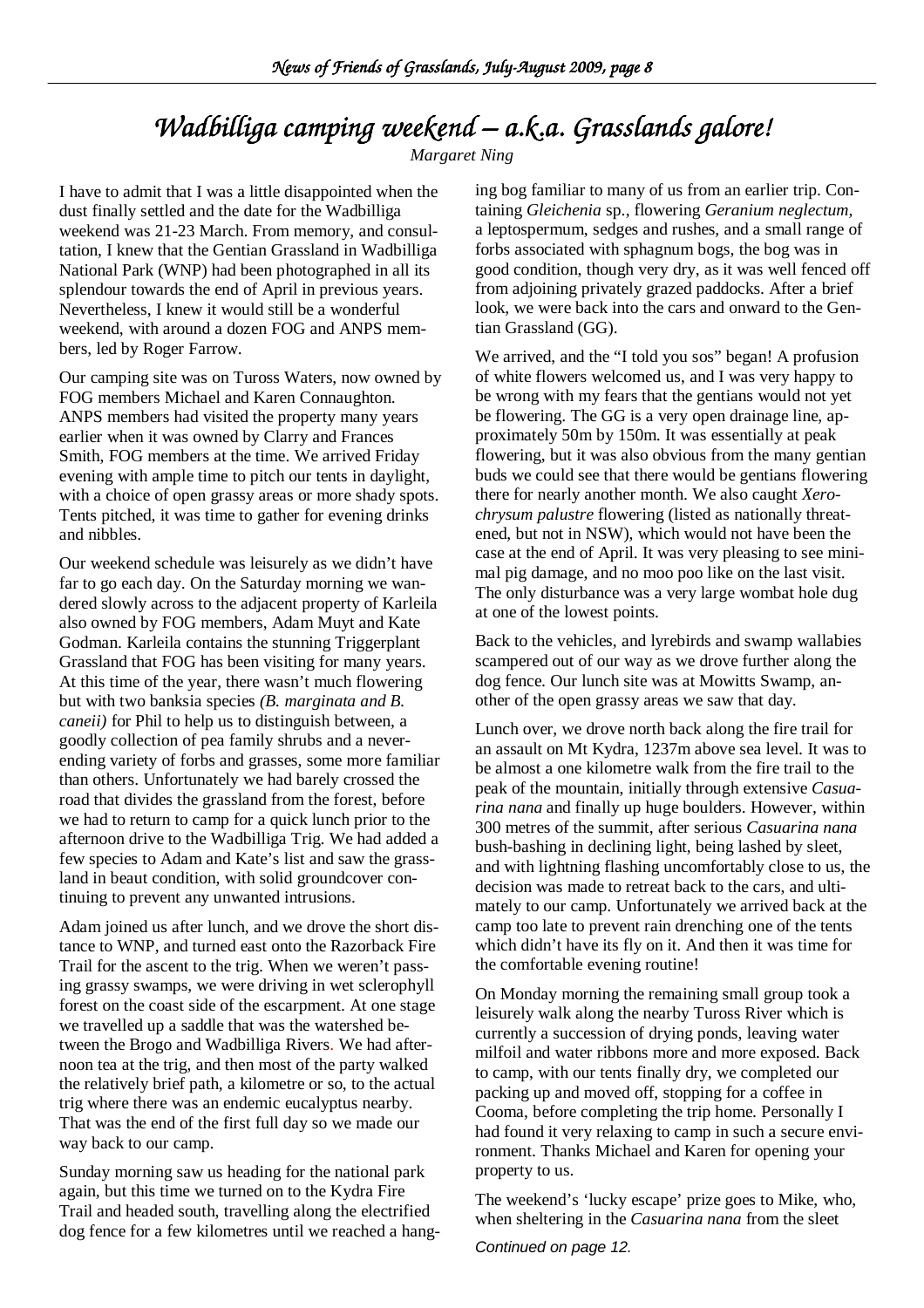### *Visit to Bunhybee Linda Spinaze and Roger Clarke*

SAT 9 MAY A perfect warm, still, autumn day, found a group of 17 FOG members and friends heading towards Braidwood, and thence southwards to Jerrabatgulla Creek and our newly purchased property, Bunhybee Grasslands.

We bought Bunhybee last December from Nature Conservation Trust (NCT), which is a non-government organisation that buys properties of high conservation values and on-sells them to private buyers, with a covenant inscribed on the deed which binds future owners to a stewardship role.

After morning tea we set off in two groups, and within an hour, we had covered at least 100 metres of ground!! Some of the group had found the duels in obscure Latin to be a bit tedious, and had taken themselves up to the tree-line to investigate the eucalypts.

As we circled around the property, up the chain-of-ponds and along the ridges we, or at least Margaret, Geoff and Mary, identified many species, including wild sorghum, swamp wallaby grass, grass cushion *(Isoetopsis graminifolia* -see last FOG newsletter), solonogynes, hemarthria,



juncus, carex, plume grass, sporobolus, leucopogons, and leptospermums, as well as the various poas, stipas, wallaby grasses, and huge swathes of kangaroo grass.

Margaret pointed out rosettes of greenhood orchids and parson's band orchids, which are hard for the average person to identify as they do not have visible leaves when they are in flower.

After a picnic lunch by

Lunch in the Bunhybee grassland

Since our decision to buy Bunhybee in June 2008, we have been on a steep learning curve identifying native and non-native species, particularly grasses. Neither of us have a farm or botanical background, although Linda is a keen gardener and alpine walker. Starting from such a low base does have its advantages in that everything you learn is of value!

So we were particularly looking forward to FOG's visit and their assistance in identifying many of our species, and their advice in how best to encourage biodiversity on our property. We were not disappointed!

We started by enjoying morning tea just inside the gate, overlooking the grassy landscape, with only the occasional snow gums to break the view. While we slurped and munched we were entertained by talks by Geoff, Mary Appleby (local CMN person) and Brian Binning (Board Member of NCT). Mary's comment sticks in my mind. She said that she was in the process of assessing other properties for conservation purposes, and some of these had as few as ten native species on them. Bunhybee with its 160 (now 195) species and still counting, is a rare and valuable example of biodiversity.

the gate, we walked past the dam and up to the furthest corner of the property which abuts onto the forest. This gave us a chance to identify some of the eucalypts, surrounded by a beautiful lawn of microlaena mown by the kangaroos, and to enjoy the sweeping views of Jerrabattgulla Valley to the south. Over the fence we did spy a grevillea, a persoonia and a couple of leucopogons which were hard to identify. Mary said that we should ask the experts, but given who was there on that day, I wasn't too sure where she would find a higher authority!

The sun was low in the sky as we walked back to the cars (parked outside the gate to avoid bringing in weeds), giving us the beautiful warm glow of the late afternoon light burnishing the heads of the themeda-covered paddocks, and as we drove off the romantic picture was complete with a rising full moon to the east!

A fascinating day for us all, and we are very grateful to FOG and Mary for organising the day and giving so generously of their time and knowledge. We found at least 14 more native species to add to the list given to us by NCT. More information can be accessed on our website: http.//rogerclarke.com.au/Bunhybee. We hope to have another open day in spring sometime to allow people to enjoy a more floriferous landscape!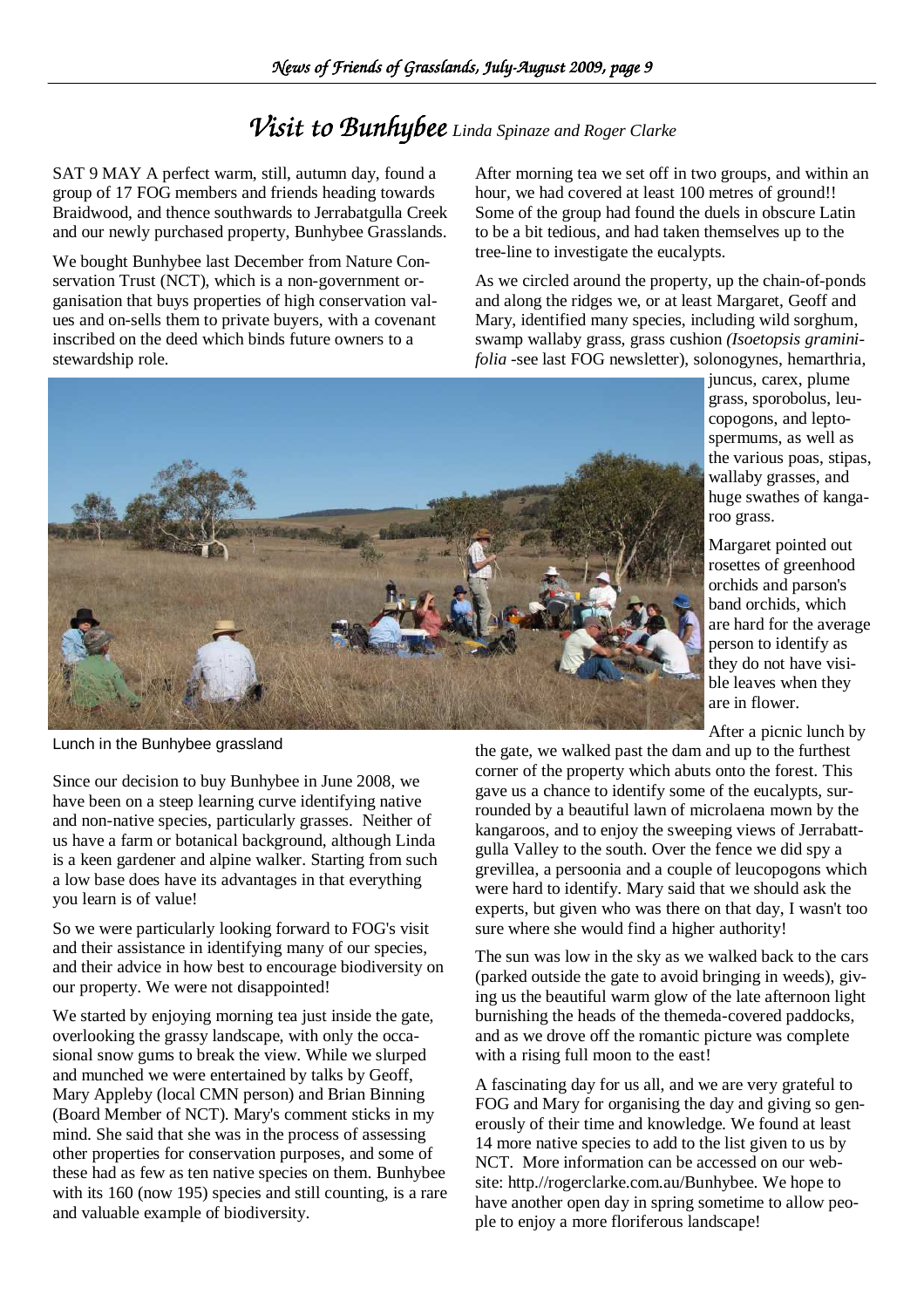# *Deferred grazing - a tool for sustainable management of steep hills tool management hills*

*By Dr. Zhongnan Nie and Reto Zollinger, Department of Primary Industries, Hamilton, Victoria*

#### **Impact of deferred grazing on ground cover**

In recent years, the concept of 'deferred grazing' has been actively discussed and used to manage marginal land classes such as steep hill country by the farming communities in southern Australia. Deferred grazing involves no defoliation of pastures in a paddock for a period of a few weeks to a few months depending what is to be achieved. It is often implemented in spring or summer-autumn. During deferred grazing, a large quantity of seed is produced, which contributes significantly to the recruitment of new pasture plants. In addition, increases in reproductive tiller population with deferred grazing can result in more buds and/or higher level of carbohydrates at the plant base and roots which promote tillering and tiller survival in the following season.

The improvement in pasture density will not only improve pasture production, but also pasture persistence and ground cover. This is of particular importance in the management of marginal lands, where low ground cover and soil erosion caused by overgrazing present major production as well as environment concerns. A project, 'sustainable farming systems for steep hills' conducted by Department of Primary Industries (DPI) researchers in western Victoria from 2002-07, has developed a series of deferred grazing strategies to manage steep hill country in a sustainable and profitable manner.

#### **The 'steep hills' project**

The 'sustainable farming systems for steep hills' project, funded by DPI and Glenelg-Hopkins Catchment Management Authority, was one of the first projects in Australia to develop grazing management strategies to increase native grass population and groundcover for steep hill country. The overall aim of the project was to increase groundcover, reduce recharge and runoff and improve the seasonal growth pattern and persistence of perennial grass (predominantly perennial native grass) pastures for the marginal environments, steep hills, in central Victoria. A major component of the project was a grazing management experiment established near Ararat between 2002 and 2007. Four grazing management regimes were used in the experiment: 1) shortterm deferred grazing (SD) in which pastures were not defoliated between October and January; 2) long-term deferred grazing (LD) from October to autumn break; 3) late-start deferred grazing (LSD) which started when most annual grasses had stem elongation with heavy grazing from early - mid spring; and 4) set-stocking (SS). Key results from the project are summarised below.

Ground cover remains at >70% up to mid January regardless of the ways how pasture is grazed (Figure 1). However, when a large amount of dead annual grass under set stocking is removed by grazing animals from January to March, a period of feed shortage, ground cover declines dramatically, and then increases when the weather gets cooler and some rain falls in April/May. Ground cover is consistently higher with all deferred grazing regimes due to limitation of grazing over summer/autumn and increased perennial native grass population.



**Figure 1** Ground cover under various grazing regimes (SD, LD and LSD - short-term, long-term and late-start deferred grazing; SS - set stocking).

#### **Soil seed reserve**

Soil seed reserve in autumn affects the botanical composition of pastures in the following seasons. Figure 2 shows the germinated seed population (an estimation of soil seed reserve) of perennial and annual grasses, 2 major species categories in hill pastures.



Figure 2 Germinated seed population (seedlings/m<sup>2</sup>) under short-term, long-term and late-start deferred grazing and set stocking.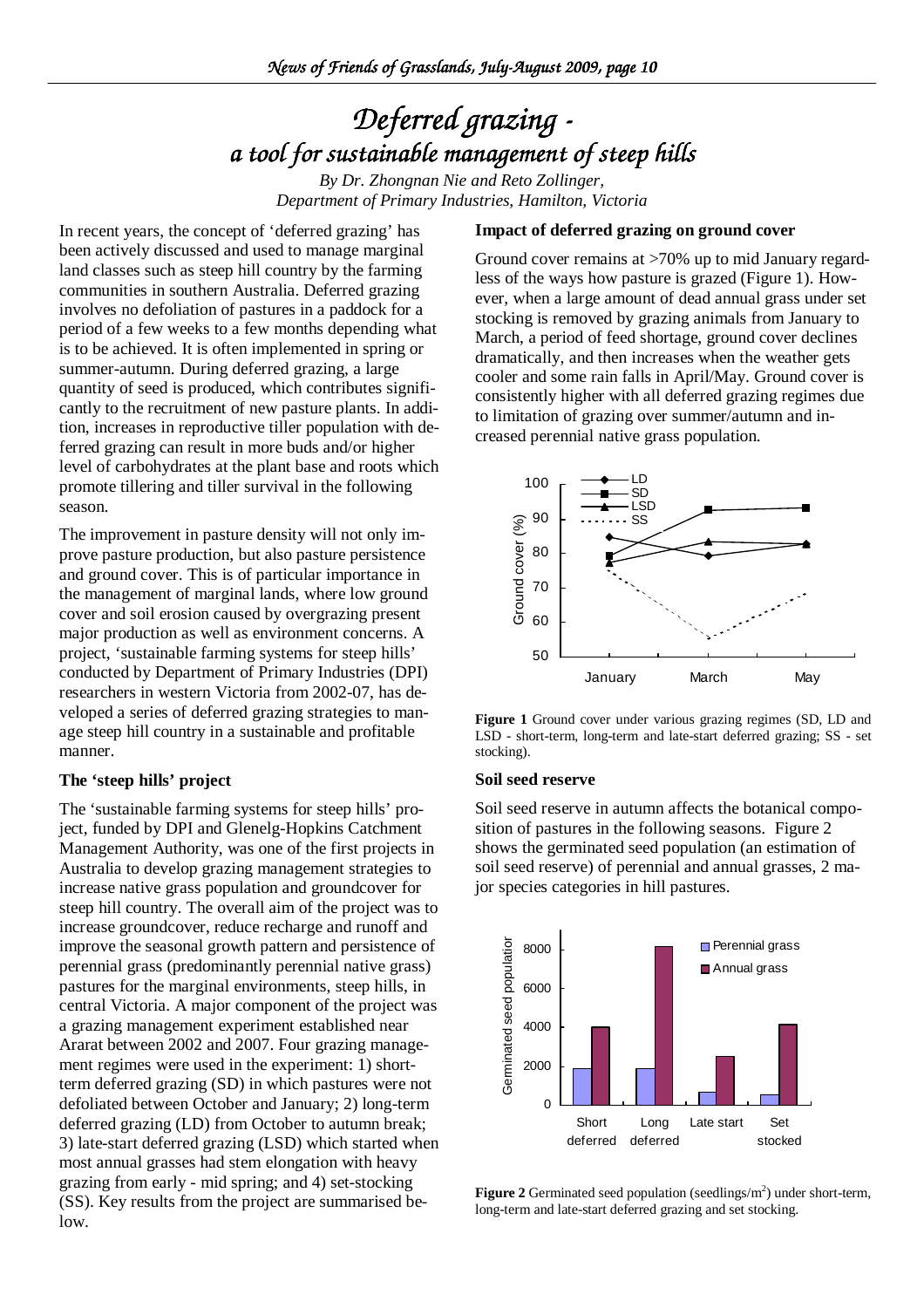The germinated seed population of perennial grasses was 1850, 1840 and  $640$  seedlings/ $m^2$  for SD, LD and LSD, respectively, compared with 570 seedlings/ $m^2$  for SS. The germinated seed population of annual grasses was 4030, 8180, 2500 and  $4130$  seedlings/ $m^2$  for the four grazing regimes, respectively. This demonstrates that long-term and short-term deferred grazing are the most effective treatments to increase perennial native grass seed reserve in the soil whereas late-start deferred grazing is the effective treatment to reduce annual grass seed.

#### **Plant population density**

Plant population density under deferred grazing regimes increased by 31-48% for perennial grass, and

reduced by 45-68% for annual grass in 2003, one year after the treatments were imposed, compared with set stocking (Table 1). These differences were further enhanced in 2004 despite strong growth of annuals across all treatments. Late start deferred grazing was the treatment with highest perennial grass density and lowest annual grass density in 2004.

**Table 1** Plant population density (tillers or plants/ $m<sup>2</sup>$ ) of perennial grass (PG) and annual grass (AG) under various management regimes in October 2003 and October 2004.

| <b>Treatment</b> | 2003 |      | 2004  |       |
|------------------|------|------|-------|-------|
|                  | PG   | AG   | PG    | AG    |
| Short deferred   | 8800 | 4000 | 8400  | 6900  |
| Long deferred    | 9500 | 3900 | 9200  | 5700  |
| Late start       | 8400 | 2300 | 10000 | 3700  |
| Set stocked      | 6400 | 7300 | 5500  | 11500 |

#### **Practical implications**

To make deferred grazing work effectively, a prerequisite is to have at least  $5 - 10\%$  of desirable perennial native species such as wallaby grass and weeping grass in the pasture. The higher the proportion of desirable species, the more effective the deferred grazing will be to achieve the objectives. What deferred grazing regime to choose will depend on a number of issues:

- The proportion of desirable species in the pasture, monitored in early to mid spring;
- The objective of the practice change  $-$  whether it is primarily to increase the ground cover or to change the species composition;



• Requirement for intensive grazing – subdivision and number of livestock;

• Backup paddocks where stock can be grazed from spring to autumn;

• Rainfall and length of growing season; and

Fire risk assessment.

Long term deferred grazing is used to build up the soil seed bank and restore ground cover in a relatively short term. If a paddock is very degraded and there is very low percentage of the desirable species, the best option would be to implement long term deferred grazing. Short term deferred grazing, though not as effective, will also increase soil seed reserve,

therefore plant population density. The additional benefit of short term deferred grazing is to utilise feed in mid summer, when there is feed shortage. Late start deferred grazing is designed to alter pasture composition – lifting the perennials while suppressing the annual grasses. This method should be used when there is a reasonable amount of desirable species (>20%) in the pasture and the capacity for intensive grazing in spring (e.g. subdivision and stock requirement) is met. The timing of grazing in spring for this method is critical – heavy grazing is required whenever most annual grasses elongate (depending on season) and before seed heads emerge so that the growing points can be removed. What can be achieved and requirements for individual grazing management strategies are given in Table 2.

**Table 2** Effectiveness and requirement of the long term (LD), short term (SD), and late start (LSD) deferred grazing and set stocking (SS) in achieving specific targets (P=Yes, O=No).

| What is to be achieve or required?                 | L<br>D | S<br>D   | L<br>S<br>D | S<br>S |
|----------------------------------------------------|--------|----------|-------------|--------|
| Increase ground cover                              | P      | P        | P           |        |
| Increase plant population density                  | P      | P        | P           | റ      |
| Strongly effective in building soil seed<br>bank   | P      | Ω        | $\Omega$    |        |
| Increase perennials and suppress annual<br>grasses |        | O        | P           |        |
| Need intensive grazing control                     |        | $\Omega$ | P           | ∩      |
| Provide feed in summer                             |        | P        | O           | P      |
| Reduce fire risk                                   |        | P        | P           | P      |

*Reto Zollinger, co-author and FOG member, provided this lovely photo of a 'Well managed paddock under deferred grazing near Ararat SW Victoria' .*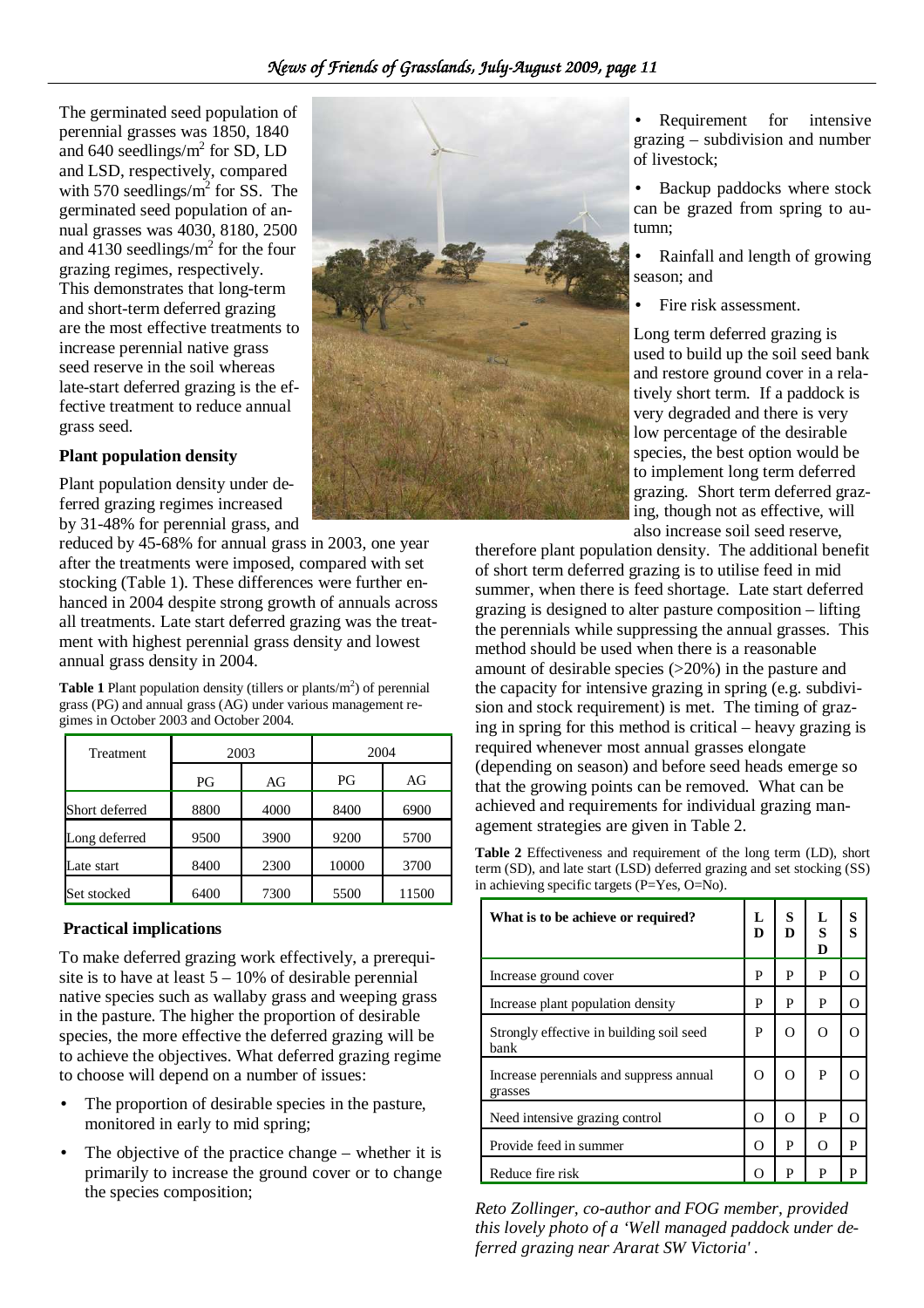# *Australia's Biodiversity Conservation Strategy 2010-20*

*Tony Lawson* 

The Consultation Draft of *Australia's Biodiversity Conservation Strategy 2010-20* (ABCS) was released on 23 March. It was prepared by the National Biodiversity Strategy Review Task Group under the auspices of the NRM Ministerial Council. The document sets out a national framework to address the decline in biodiversity, by aligning activities across all governments and the community and private sectors.

The draft strategy is intended to guide how governments, the community, industry and scientists manage and protect Australia's plants, animals and ecosystems over the next ten years. This is particularly important in the face of threats to the environment from climate change, habitat loss and fragmentation, and invasive species. Public information sessions were being held around Australia in April and comments closed at the end of May.

As this is an important document, I considered it useful to summarise for FOG members the principles that underpin development and implementation of the strategy, to examine to threats to biodiversity described in the strategy and to list the six priorities for change.

There are ten principles. These underscore much of FOG's thinking. First, biodiversity is essential for our existence, Second, biodiversity is of value in its own right. Third, biodiversity is best conserved in its natural state. Fourth, the state of biodiversity reflects the state of the nation. Fifth, natural systems are dynamic but have a finite capacity to respond to changes in their biodiversity. Sixth, everyone should apply the precautionary approach to biodiversity conservation. Seventh, all Australians have a stake in biodiversity and should contribute to its wellbeing. Eighth, our efforts to conserve biodiversity must acknowledge and respect the culture, values, innovations, practices and knowledge of Indigenous peoples. Ninth, biodiversity should not be further degraded by the actions of the current generation. Tenth, an ecosystem approach to biodiversity conservation should be used to maximize conservation outcomes.

The main threats to Australia's biodiversity are seen as one, climate change (resulting in conditions such as prolonged drought); two, invasive species; three, loss, fragmentation and degradation of habitat; four, unsustainable use of natural resources; five, changes to the aquatic environment and water flows; and six inappropriate fire regimes.

The proposed actions sit within a list of six 'priorities for change' that must be made as a matter of urgency. The first is *building ecosystem resilience* – ensuring that our natural environments are able to retain their biodiversity values and critical ecological functions

in the face of growing pressure, including from climate change. The second is *mainstreaming biodiversity* – ensuring that all Australians understand how their lives and actions affect biodiversity, and how biodiversity supports them. The third is *knowledge for all* – improving, sharing and using our knowledge of biodiversity. Four is *getting results* – improving delivery of conservation initiatives. Five is *involving Indigenous peoples.* Six is *measuring success* – measuring and reporting the strategy's implementation and effectiveness and being accountable for meeting the targets that are set.

In the draft strategy, each priority for change is linked to objectives, actions and results.

The ABCS contains eleven case studies, including *Environmental Stewardship* (ES), which in the first instance is targeted on the box gum grassy woodland (BGGW) ecological community. Less than five percent of BGGW remains in good condition occurring as scattered remnants across its geographic range. ES provides long-term payments to land managers to protect high value environmental assets on private land.

# *Wadbilliga camping weekend Wadbilliga camping weekend*

#### cont. from page 8.

and lightning, happened to glance down in time to see his keys slipping out of his pocket onto the ground. The *Casurina nana* had ripped a hole in his pocket. Very lucky!

My only disappointment for the weekend was the devastation along the Tuross Rd just to the south of where we camped. Hundreds of hectares of ribbon gum (*Eucalyptus viminalis*) have been brutally cleared, even along the road verge! There was ploughing going on – no 'minimum till' in this neck of the woods!

Otherwise the weekend had something for everyone: two grassland treats, a couple of inclines for the climbers, shady forests to shield us from the warm weather and a collection of endemic species. However we definitely need another opportunity to properly explore the other part of Adam and Kate's property, to venture further up the shady drainage line into the forest, perhaps to finally reach the tree ferns that are on their species list. Once again, it was an excellent group of campers, and we were especially privileged to have John Knight from the Eurobodalla Botanic Gardens as part of it. Of course, in spite of the few millimetres of rain on the Sunday afternoon, it was all very dry, whether in the forest or swamps, and the whole area was in dire need of a drink.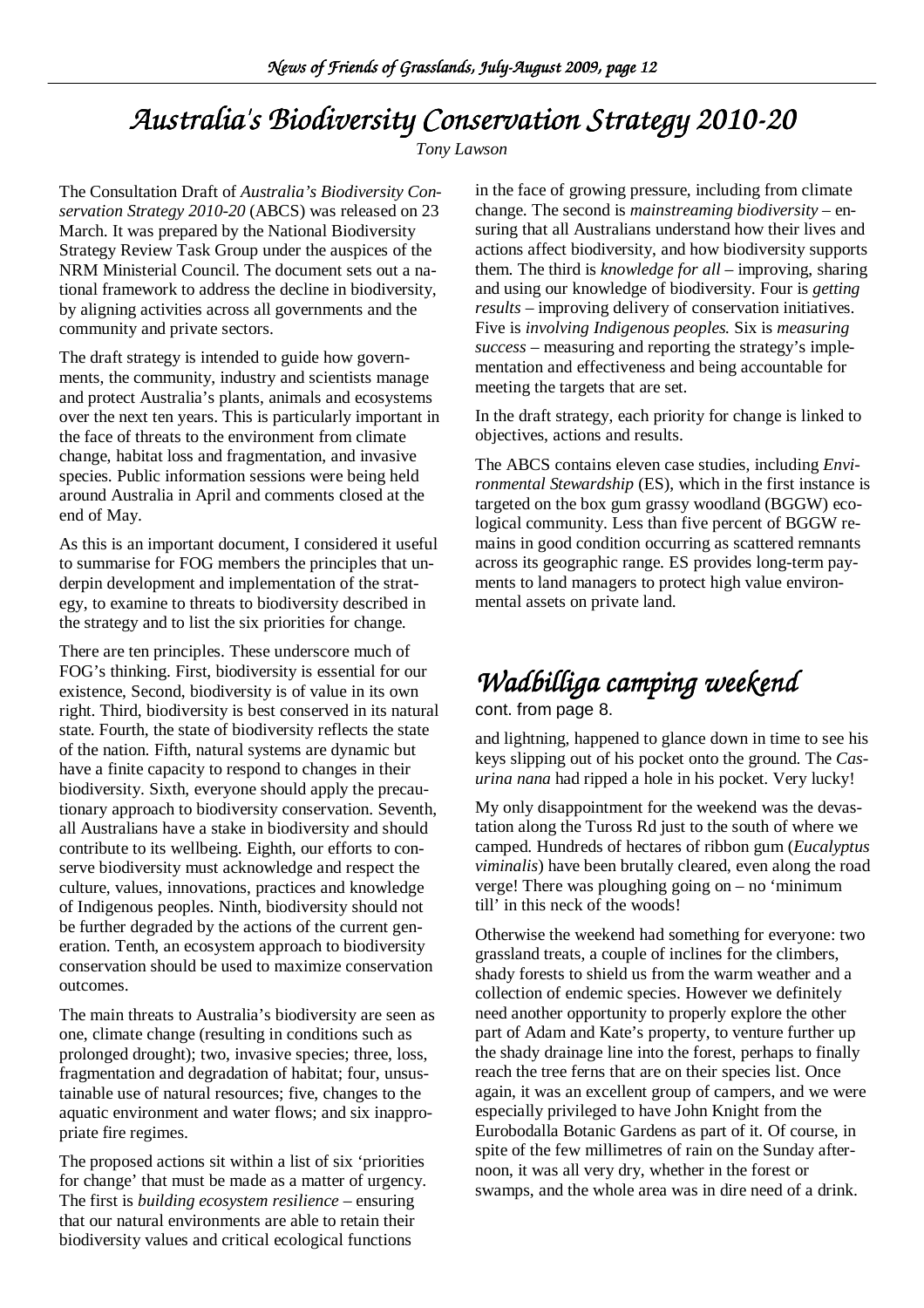# *Ladies' tresses (Spiranthes sinensis) An attractive and easy to recognise orchid which likes wet places kes*

#### Michael Bedingfield

The spring and summer of 2000-2001 was a good time for native flora, a productive season for plant growth with above average rainfalls. We were lucky to have several such good seasons around that time, and the current drought doesn't allow our local wildflowers to flourish and show their glory. In January of that summer I found a spring on the slopes of the foothills to Mount Rob Roy. In recent dry summers that spring has been dry, but back then I had a great find. Growing in amongst a dense growth of rushes was a ladies' tresses orchid. It was raising its flowering head above the mass of foliage and was quite striking, with its many flowers, coloured bright pink or magenta, and white. The flowers were arranged in a beautiful and perfect spiral around the pale green, upright stem, rising to a budfilled tip which promised that more flowers would open up soon.

The flowers of this orchid are produced locally during January to March, and they are up to 6 mm wide, and tubular in appearance. The flower stem is slender and erect, can grow up to 50 cm tall and carry up to 60 flowers. The stem rises from a cluster of up to 10 erect, grass-like leaves at the base, which can be up to 15 cm long and 10 mm wide. The plant is perennial, having fleshy roots which apparently survive the drier times, and can produce a new flower stem each year, if the weather permits. Our small native bees usually pollinate the flowers, but there are forms of the plant which can self-pollinate. From this the plant can make up to half a million dust like seeds in a season.

Ladies' tresses are easily recognisable in Australia because it is the only species of the genus which occurs here, though there are about 42 species worldwide, the others occurring in Europe, Asia and America. Our species also occurs in Asia, New Zealand and Papua New Guinea. It occurs in eastern NSW on the coast and tablelands and spreads up into the snow country, and is also in Queensland, Victoria, South Australia and Tasmania. The preferred habitats are open forests, grassy woodlands and grasslands, in wet areas such as in swampy ground, springs or soakages. In addition to the above-mentioned find, in the same year I also found the orchid growing next to the Murrumbidgee River near Point Hut.

Some authors refer to the ladies' tresses orchid as Austral ladies' tresses. The botanical name is Spiranthes sinensis, and is pronounced spie-RAN-theez sie-NENsis. The meaning of 'Spiranthes' comes from the Greek words for spiral and flower, with 'sinensis' meaning Chinese. It was believed to be endemic to Australia and was formerly known as S. australis. But it was found to be identical to the species with the present name which occurred in South East Asia, and so was renamed. The plant does have some variations in Australia and some botanists think it may well be divided into several species in the future. For example, on the coastal headlands of northern NSW a variety exists which is stockier and has larger flowers. And self-pollinating forms are found near Sydney with smaller flowers which don't open so widely. Since the science is constantly evolving, some new names may appear some time down the track.

These days the internet provides a source with many images of our native plants. So if you wish to see the ladies' tresses in colour, simply do a Google search on "Spiranthes sinensis", then click on "Images", and you will see some fine photographs. The accompanying drawing shows the flower-head of the plant at normal size.

Ladies' tresses - a colourful name for a very attractive orchid.